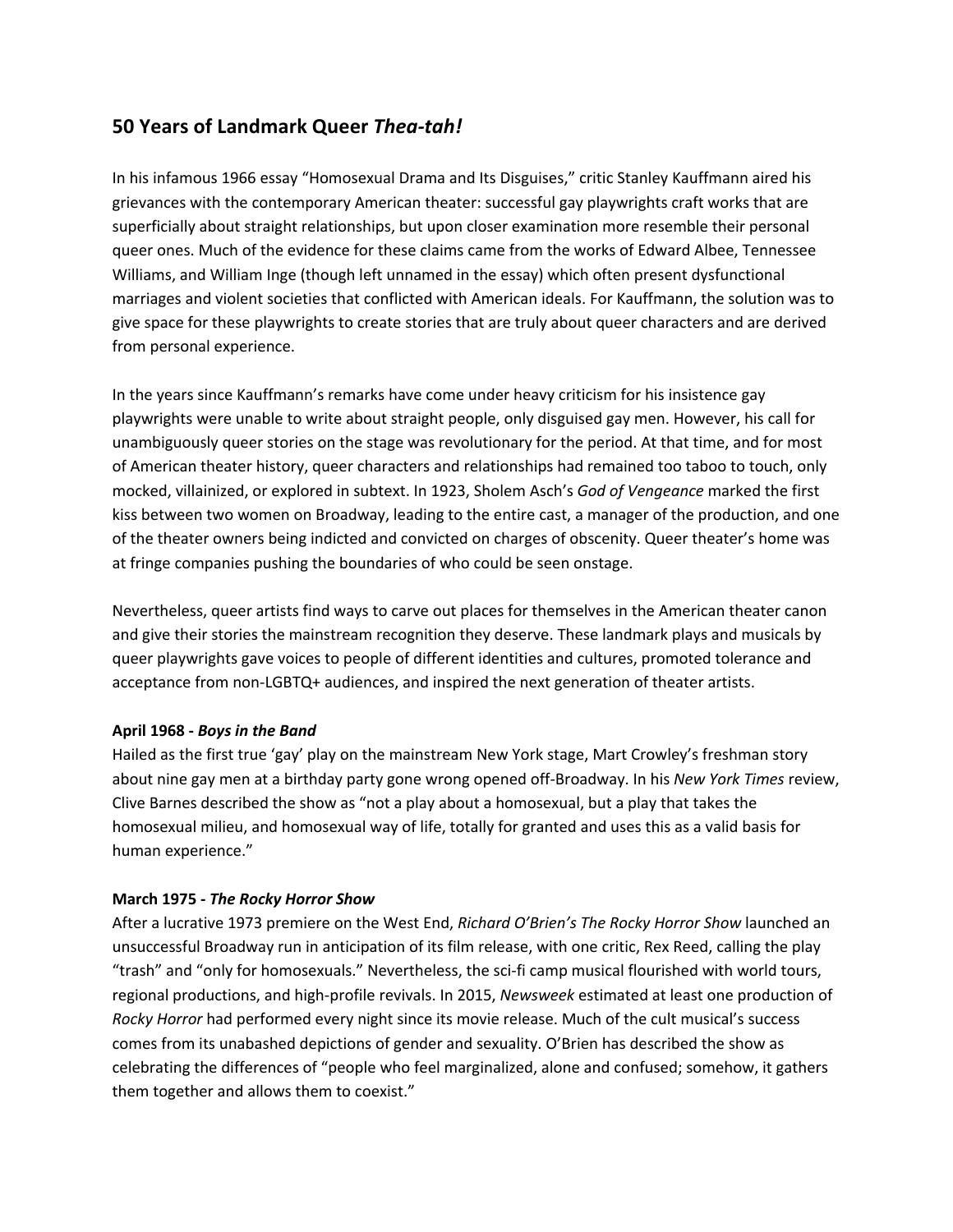## **June 1982 -** *Torch Song Trilogy*

The 4-hour epic, written by and starring Harvey Fierstein, opened on Broadway as a collection of 3 one-act plays: *International Stud*, *Fugue in a Nursery*, and *Widows and Children First!*. The plays explore Jewish drag queen Arnold's relationships with his partners, parents, and adopted son over multiple years. *Torch Song* was the first high profile play to discuss adoption by same-sex parents, and it stands out for its humanization of drag performers and domestic queer life.

## **April 1985 -** *The Normal Heart*

Larry Kramer's searing drama criticized the indifference from government officials and gay community leaders towards the AIDS crisis as the audience follows Ned Weeks' futile attempts to save his community and lover. When the play premiered, more than 8,000 Americans had died due to the disease. *The Normal Heart* acted as a call to action for both the audience members and the government, demanding people care about the pandemic.

## **1993 -** *Angels in America*

Both plays in Tony Kushner's two-part epic on the AIDS crisis premiered on Broadway, beginning in May with *Millennium Approaches* and with *Perestroika* joining it in December in alternating performances. Kushner's tale of community, identity, and the inevitability of change at the height of the AIDS crisis received the 1993 Pulitzer Prize for Drama. A decade after its Broadway premiere, Dan Odenwald of *Metro Weekly* described *Angels in America* as "one of the most important pieces of theater to come out of the late 20th century."

## **April 1996 -** *Rent*

Jonathan Larson's Pulitzer Prize—winning rock-opera adaptation of Puccini's *La Bohem*e transferred to Broadway after playing to sold-out crowds at New York Theater Workshop. It was one of the first mainstream musicals to give queer characters the spotlight, and the musical has been likened to *Hair* in giving a voice to a new countercultural generation. *Rent*'s Broadway run ended in 2008, becoming the 11th longest-running show in Broadway history.

## **April 2015 -** *Fun Home*

The musical adaptation of Alison Bechdel's coming-of-age graphic memoir opened on Broadway after an extended limited-engagement at The Public Theater. *Fun Home* is the first mainstream musical to put a butch lesbian and her relationships—both familial and romantic—at the heart of its story.

Increasingly, stories about queer characters have also been created by non-LGBTQ+ playwrights. David Henry Hwang's *M. Butterfly* explores the cross-section between sexual attraction, gender norms, and racial stereotypes. *The Color Purple* is historic for having the first queer female protagonist in a Broadway musical.